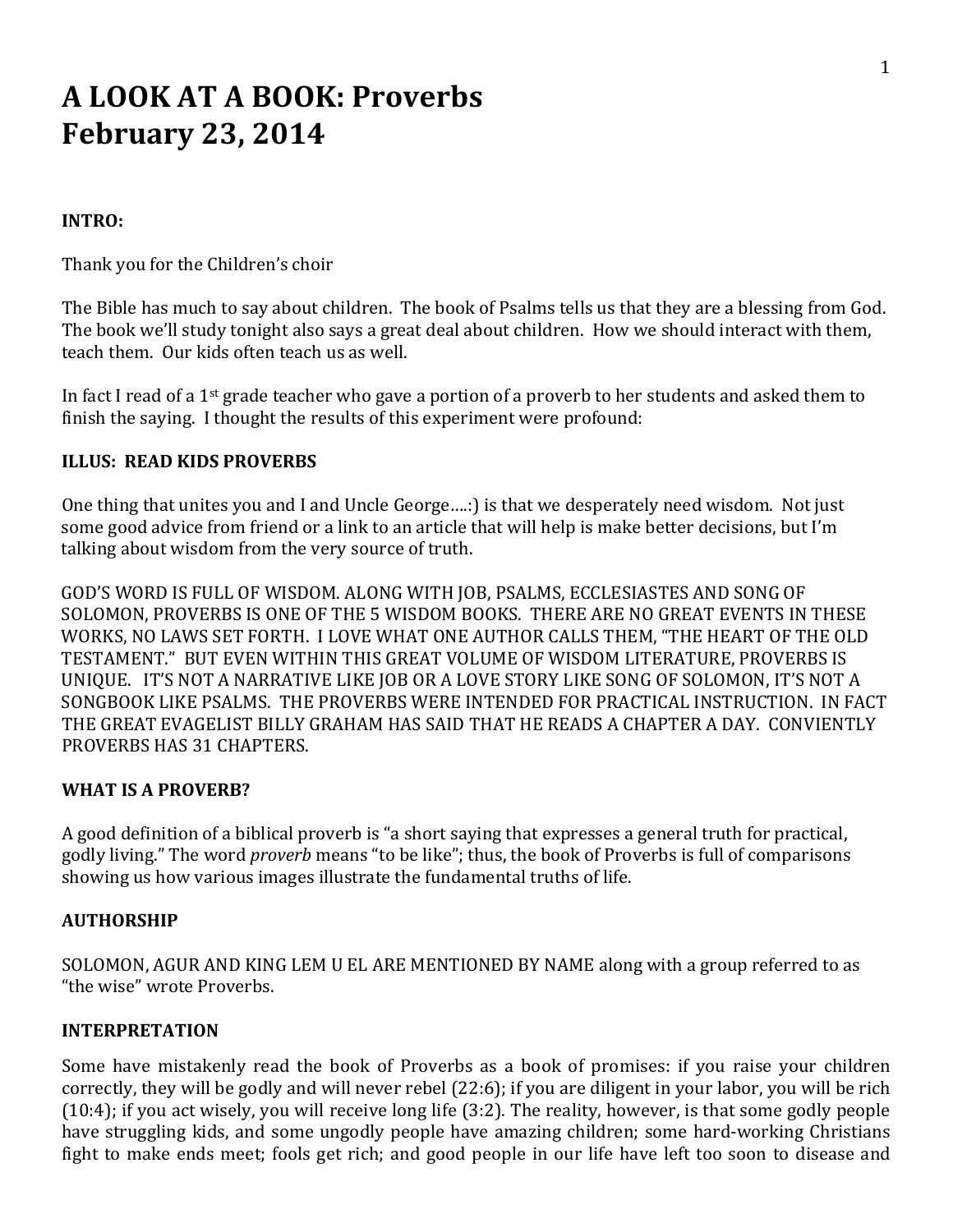accident; some who abuse their bodies live to a ripe old age.

## **So it's no wonder that some of us have found these bitesized truths hard to swallow.**

I like how author Dr. Jim Newheiser puts it, "The maxims of the book of Proverbs express general principles of how God runs the world. Those who live wisely are generally blessed with success in parenting and finances and with long life. Fools, on the other hand, can generally expect trouble in this life because of their def[ia](#page-1-0)nce of God's principles of wisdom. The exceptional cases do not nullify the wisdom of these sayings. $1$ 

PROVERBS IS UNLIKE SOME OTHER BOOKS, WHERE THERE MIGHT BE A HISTORICAL ACCOUNT OR CLEAR PROPHECY,

PROVERBS ARE often ULTIMTELY TRUE.

"When a man's ways are pleasing to the LORD, He makes even his enemies to be at peace with him."

WELL, I CAN THINK OF A FEW TIMES WHEN JESUS DID NOT HAVE PEACE WITH HIS ENEMIES. ON THE OTHER HAND, WE UNDERSTAND GOD WILL CAUSE JESUS' ENEMIES TO HAVE PEACE WITH HIM, FOR EVERY KNEE WILL BOW.

THERE IS ALSO A LOT OF IMAGERY,

PROVERBS 10:20 The tongue of the righteous is choice silver; the heart of the wicked is *worth* little.

PROVERBS 25:15 By **[[a\]](http://www.biblegateway.com/passage/?search=THERE+IS+ALSO+A+LOT+OF+IMAGERY%2C+PROVERBS+25%3A15+&version=NASB#fen-NASB-17129a)** forbearance a ruler may be persuaded, and a soft tongue breaks the bone.2

So we have to use some care and common sense as we read Proverbs

#### **THEME**

RIGHT FROM THE START PROVERBS STATES IT'S INTENTIONS. THE THEME OF THIS BOOK IS TO INSTILL WISDOM. A WISDOM FOUNDED IN THE "FEAR OF THE LORD" LIVED OUT IN PRACTICAL EVERYDAY CIRCUMSTNACES.

#### **TIMELINE**

<span id="page-1-0"></span><sup>1</sup> Newheiser, J. (2008). *Opening up Proverbs*. Opening Up Commentary (13–14). Leominster: Day One Publications.

<sup>&</sup>lt;sup>2</sup> Dever, Mark. The message of the Old Testament: promises made. Wheaton, Ill.: Crossway Books, 2006. Print.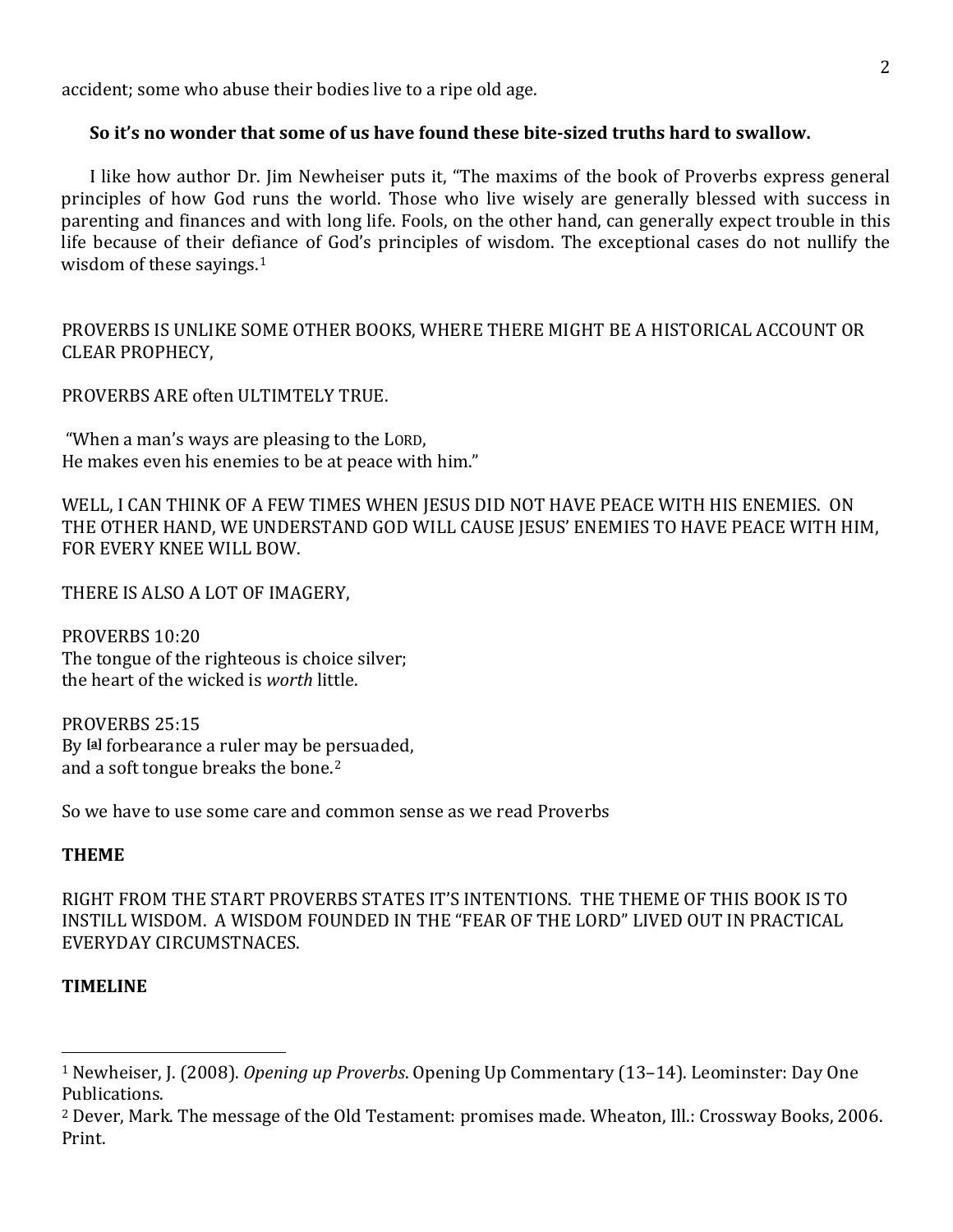The book took its final form at least as late as Hezekiah's time (because of 25:1). Whether his men ompiled the entire book is uncertain. The final date of [co](#page-2-0)mpilation is generally considered to be around c 700 B.C., assuming Agur and Lemuel wrote before then. 3

EVEN THOUGH PROVERBS IS A BOOK THAT MIGHT SEEM ANTIQUATED, A COLLECTION OF SIMPLE SAYINGS TO AN AGRICULTURAL SOCIETY a really long time ago, and THE WISDOM IS UNIVERSALLY APP‐LICABLE. So MANY YEARS LATER NEW TESTMANT WRITERS MADE REFERNECE TO PROVERBS AND STILL TODAY GOD'S WORD HOLDS TRUE.

This practicable book shows us we need wisdom, how we get wisdom, and show us what it looks like.

# **There are 3 big themes I want you to see in Proverbs the first is:**

# **1. AN INVITATION TO WISDOM**

If you don't have your Bible open to the book of Proverbs, go ahead and turn to Proverbs chapter 1.

Read verses 1‐7

MY SON HEAR MY INSTRUCTION, REMEMBER WHAT MOM TAUGHT YOU. IT'S BEAUTIFUL, IT LIKE A CROWN ON YOU HEAD AND A PENDANT. THEY ARE NOT CUMBERSOME; BURDENSOME THEY ARE BEAUTIFUL, LOVELY.

VERSE 20‐24 – **A CALL**

WISDOM IS SHOUTING, PLEADING, CRYING IN THE STREETS TO HEED HER.

**IT'S VALUABLE** (CHAPTER 2:1‐4, 7:1‐3)

# **PAY ATTENTION (CHAPTER 4:1)**

Hear, *O* sons, the instruction of a father, and give attention that you may **[\[a\]](http://www.biblegateway.com/passage/?search=PROV+4&version=NASB#fen-NASB-16492a)** gain understanding, <sup>2</sup> For I give you <sup>[\[b](http://www.biblegateway.com/passage/?search=PROV+4&version=NASB#fen-NASB-16493b)]</sup> sound teaching;

# CHAPTER 5

My son, give attention to my wisdom, Incline your ear to my understanding;

# **NVITATION I**

SON LISTEN TO ME, HEAR WHAT I HAVE TO SAY, IT'S IMPORTANT

**ILLUS: B**END DOWN AND ACT LIKE YOU ARE LOOKING INTO THE EYES OF A CHILD.

<span id="page-2-0"></span><sup>3</sup> Buzzell, S. S. (1985). Proverbs. In J. F. Walvoord & R. B. Zuck (Eds.), . *Vol. 1*: *The Bible Knowledge Commentary: An Exposition of the Scriptures* (J. F. Walvoord & R. B. Zuck, Ed.) (900–901). Wheaton, IL: Victor Books.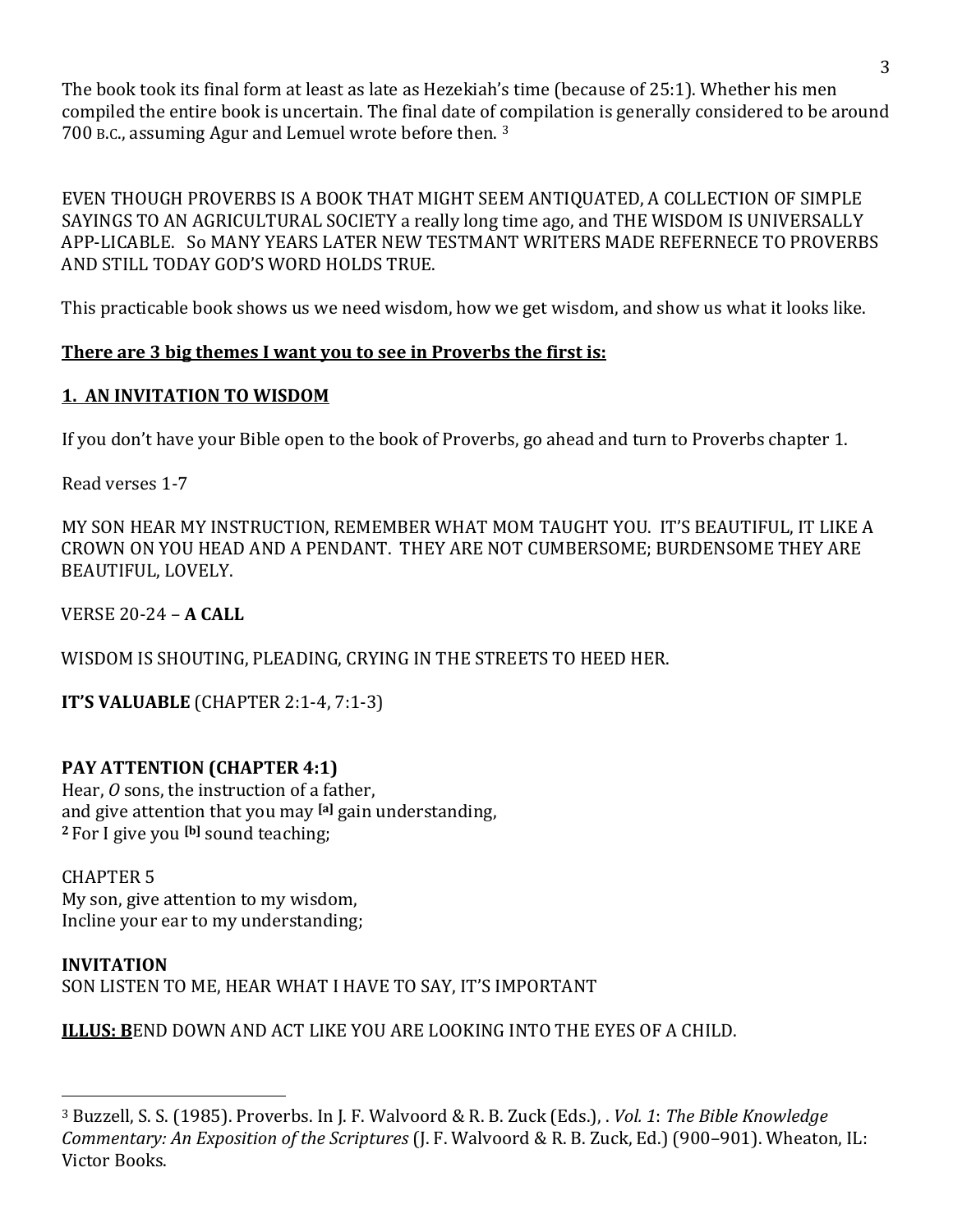# "NOW LISTEN TO ME YOU NEED TO HOLD DADDY'S HAND WHEN WE CROSS THE STREET."

# "DON'T PUT YOUR HAND ON THAT, IT WILL BURN YOU."

# "DON'T RAISE YOUR HAND DURING PASTORS PALS, YOU MIGHT SAY SOMETHING THAT WILL GET DADDY in TROUBLE SHHHH

We all understand a father's invitation to do the wise thing. This is a large theme in Proverbs.

**ILLUS:** We've all received a phone call with someone inviting us to do something. You didn't know them that well and you know how awkward that's going to be. So we just let the phone ring or we think of an excuse. I have a thing that day.

We've gotten the invitation to the wedding you'd like to avoid at all costs. Uncle George is going to be there and we've been very clear how he is. You've also received invitations you couldn't say yes too quick enough. They are the people you love and are close to your heart.

The way we respond to peoples invitations say a lot about our relationship with them.

The way we respond to God's invitations reveals much about our relationship with Him as well.

How do you respond to God's letter to us, his calling to wisdom, his invitation to walk in the way of the wise? God breathed his truth into the authors and through their pen He invites us to wisdom.

# **Proverbs doesn't just invite us to wisdom, but it also instructs us in wisdom**

# **2. INSTRUCTION FOR WISDOM**

Proverbs give general wisdom that applies to all of us, but it also is specific in its instruction. It reveals to us two paths. A foolish path that leads to death and a wise path that leads to life. So in the instruction of wisdom of proverbs we have both what to do and what not to do. It gives us instructions for all seasons in life.

# **THE FAMILY**

- ‐ Marriage (Faithfulness 6:15‐18) (Satisfaction in your spouse 6:32‐34)
- How children should respond to their parents (6:20-23) Notice, roll your eyes, pshhhh and whatever...didn't make the list  $\odot$
- ‐ Parents

## **The majority of instruction to parents in proverbs deals with disciplining or training your children.**

# **Proverbs 19:18**

**18**Discipline your son while there is hope,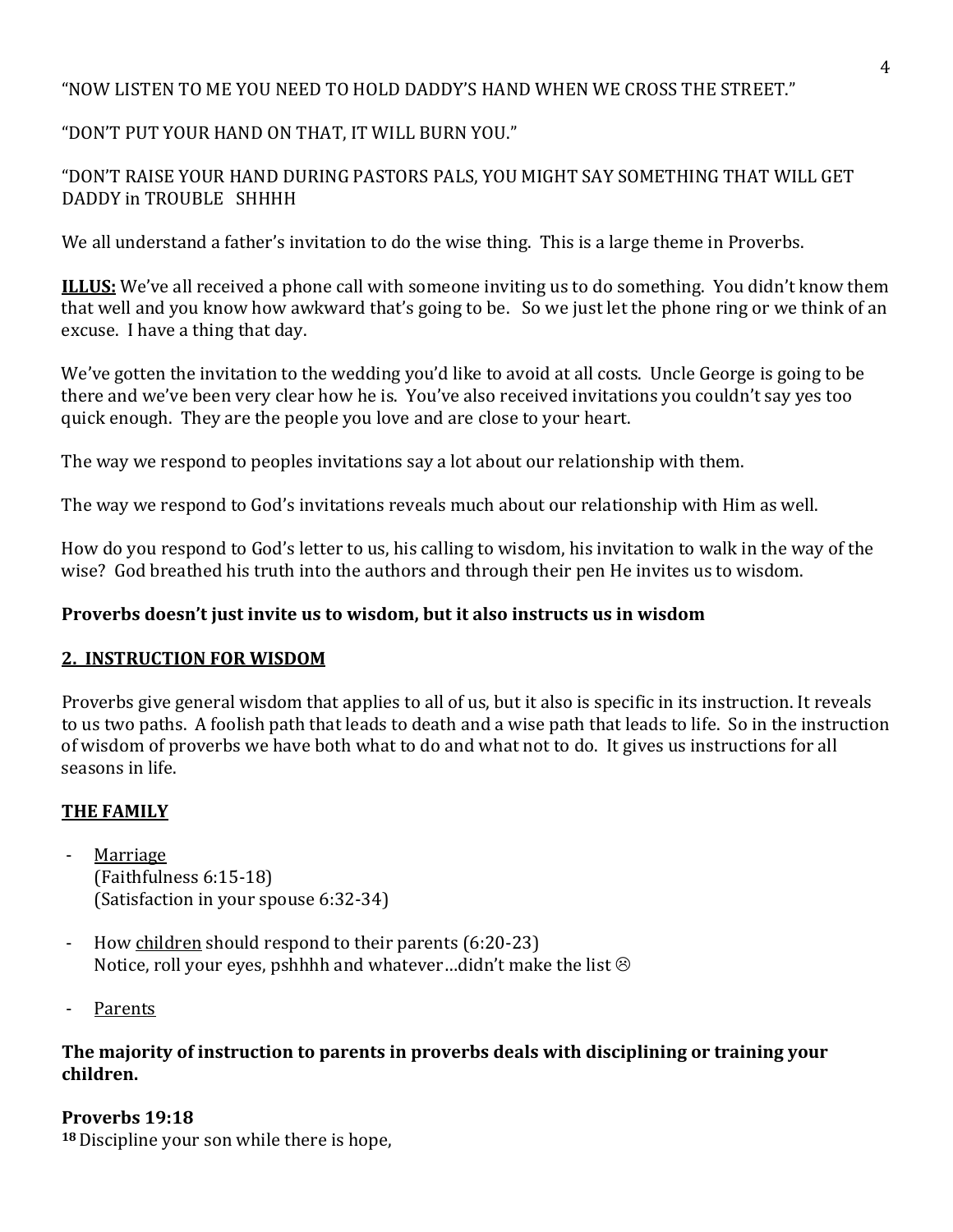#### **Proverbs 22:15**

**<sup>15</sup>** Foolishness is bound up in the heart of a child; The rod of discipline will remove it far from him.

#### **Proverbs 23:13**

**<sup>13</sup>**Do not hold back discipline from the child,

#### **Proverbs 29:15**

**<sup>15</sup>**The rod and reproof give wisdom, But a child **[a]** who gets his own way brings shame to his mother.

**Illus:** All parents have received that shame. You've been at the store when the child is screaming in the basket because they didn't get their way. And you just shake your head. "I'll tell you what he needs!" You may be right. But a funny thing happens. Most of us in our pre‐kid wisdom says to ourselves I'll never let my kid act like that. Fast forward a few years, you're in a hurry trying to check off all the items on your list when, your child decides to pitch a fit there in front of God and what seems like everyone in the world. You think the devil himself has indwelled your 2 year old and his head might spin around, and shoot fire from his mouth at any moment. And as the rooster crows for the  $3<sup>rd</sup>$  time you think…….how did a rooster get in here…no you think, this parenting thing is much harder than it looks.

#### **Aren't you grateful God gives us instruction.**

Did you know the Hebrew word most used in Proverbs for wisdom carries the idea of training for technical skill? It occurs 45 times in Proverbs. Much like a carpenter would be skilled in woodworking, a sailor could skillfully navigate the seas or a musician would be skilled in music. A parent who lovingly trains or disciplines their child is training them to be skilled at making wise decisions.

Harvard graduate and Professor of Sociology at Notre Dame Dr. Christian Smith published a book entitled "Soul Searching, the religious and spiritual lives of American Teenagers" the book also spurned a very interesting documentary. The 4 year study on which they were based showed that by far the greatest contributing factor of teens that were active and grounded in their faith was because that had parents that taught them in their faith.

#### **Proverbs 22:6**

Train up a child in the way he should go and when he is old he will not depart from it.

Scripture is clear that we are to be involved in church. We need each other and it's His plan to build His kingdom, but even the church can't fulfill the role of a parent that teaches their child to be skilled in wisdom.

#### **Friends**

Proverbs tells us that good friends are selfless, forgiving, and truthful It tells us bad friends should be avoided.

Proverbs 24:1 Do not be envious of evil men, Nor desire to be with them;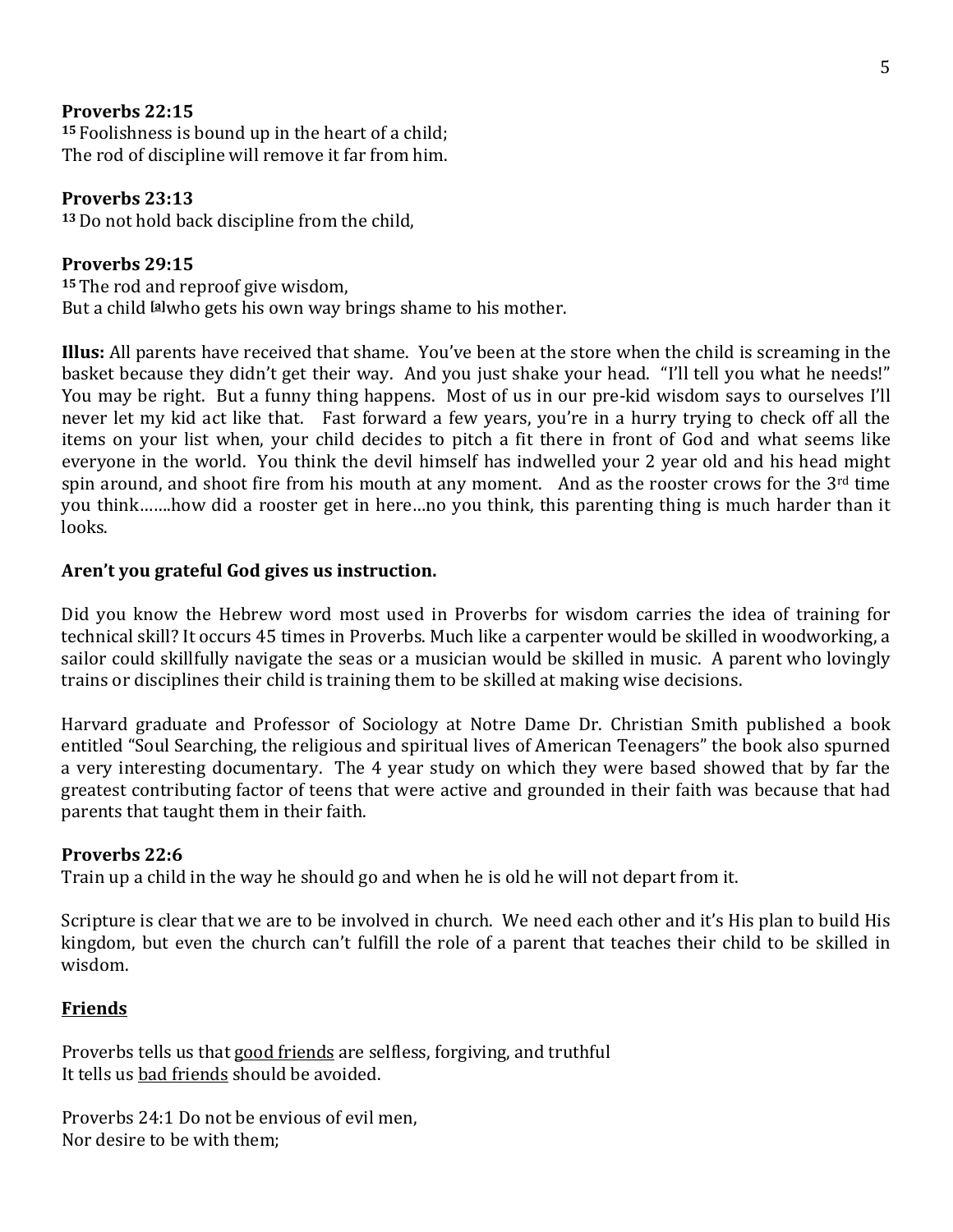## **Words**

We should choose our words wisely

# ILLUS: LINCOLN "Better to be thought a fool than to open your mouth and remove all doubt.

## **12:18**

We all remember where we were when those words were said that were like a dagger to our heart. You also remember when someone took you aside and spoke healing words.

Proverbs gives us wisdom for our words

The instruction in wisdom doesn't just come in the form of what to do, but also what not to do.

Proverbs tells us about the:

# **Scoffer**

1. Proverbs 9:7

He who corrects a scoffer gets dishonor for himself, And he who reproves a wicked man *gets* insults for himself.

2. Proverbs 9:8

Do not reprove a scoffer, or he will hate you, Reprove a wise man and he will love you.

3. Proverbs 13:1

A wise son *accepts his* father's discipline, But a scoffer does not listen to rebuke.

4. Proverbs 14:6

A scoffer seeks wisdom and *finds* none, But knowledge is easy to one who has understanding.

5. Proverbs 15:12

A scoffer does not love one who reproves him, He will not go to the wise.

#### *The one who mocks and ridicules the beliefs of another is an ambassador for foolishness.*

#### **Sluggard**

1. P[roverbs 6:6](http://www.biblegateway.com/passage/?search=Proverbs+6:6&version=NASB)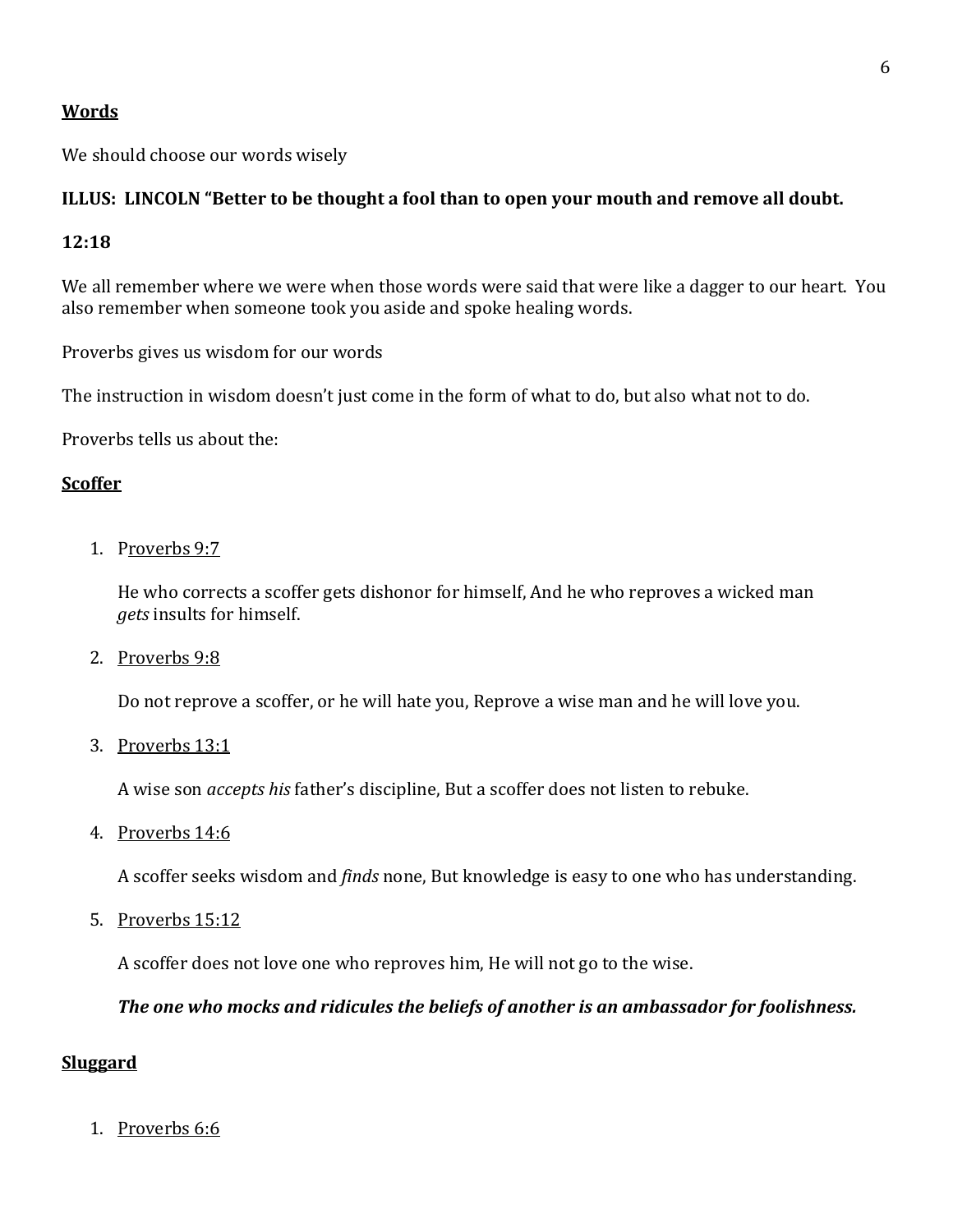Go to the ant, O sluggard, Observe her ways and be wise,

2. Proverbs 6:9

How long will you lie down, O sluggard? When will you arise from your sleep?

3. Proverbs 13:4

The soul of the sluggard craves and *gets* nothing, But the soul of the diligent is made fat.

4. Proverbs 19:24

The sluggard buries his hand in the dish, *But* will not even bring it back to his mouth.

5. Proverbs 20:4

The sluggard does not plow after the autumn, So he begs during the harvest and has nothing.

6. Proverbs 21:25

The desire of the sluggard puts him to death, For his hands

7. [Pr](http://www.biblegateway.com/passage/?search=Proverbs+26:14&version=NASB)overbs 26:14

*As* the door turns on its hinges, So *does* the sluggard on his bed.

#### **The authors of Proverbs warn against the lazy ways of the sluggard.**

#### **The Fool**

1. Proverbs 1:22

fools hate knowledge.

2. Proverbs 1:32

And the complacency of fools will destroy them.

3. Proverbs 3:35

fools display dishonor.

4. Proverbs 10:1

[But a foolish son](http://www.biblegateway.com/passage/?search=Proverbs+10:14&version=NASB) is a grief to his mother.

5. Proverbs 10:14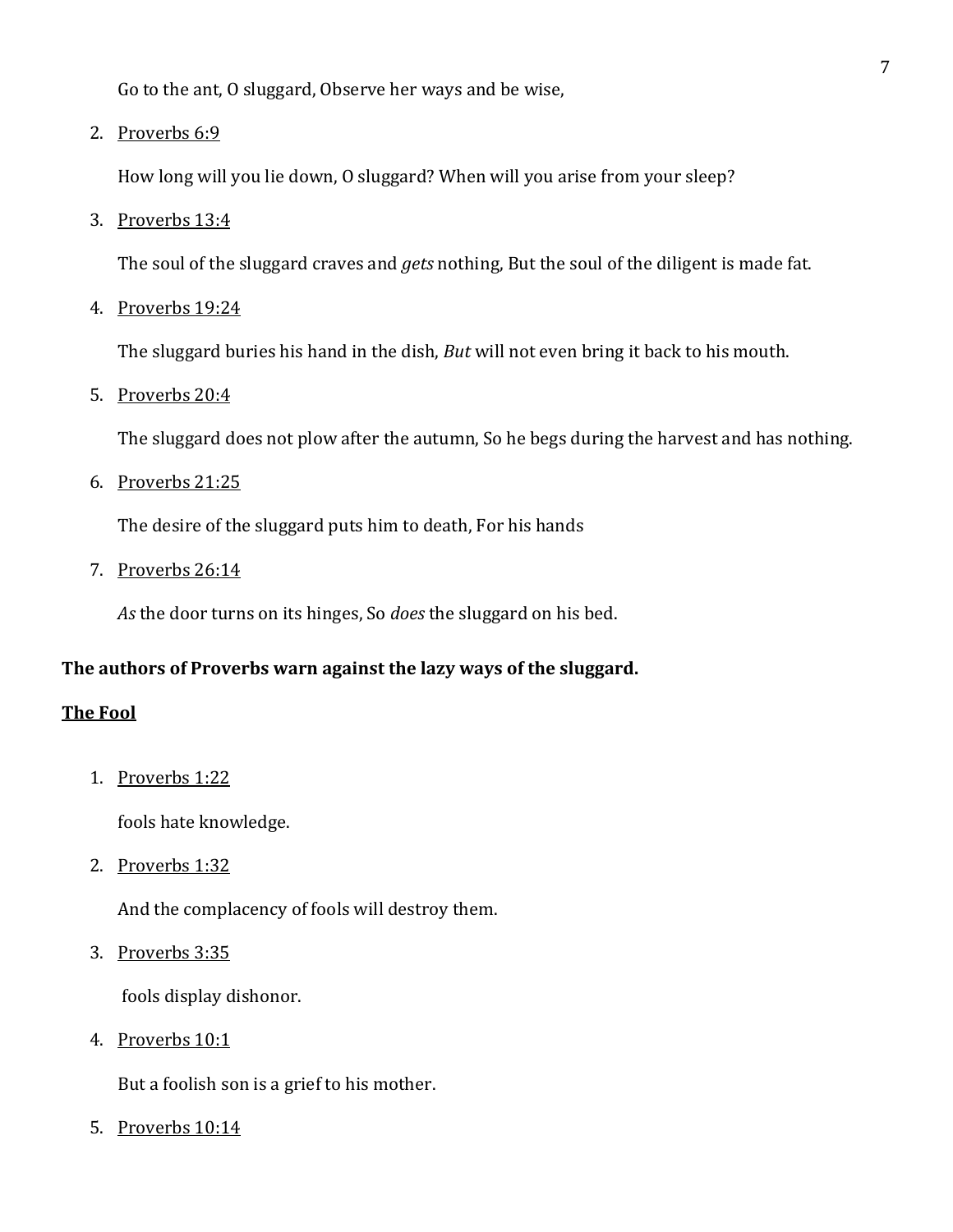Wise men store up knowledge, But with the mouth of the foolish, ruin is at hand.

6. Proverbs 12:15

The way of a fool is right in his own eyes, But a wise man is he who listens to counsel.

7. Proverbs 13:20

He who walks with wise men will be wise, But the companion of fools will suffer harm.

8. Proverbs 14:7

Leave the presence of a fool, Or you will not discern words of knowledge.

9. Proverbs 14:9

Fools mock at sin, But among the upright there is good will.

10. Proverbs 14:33

Wisdom rests in the heart of one who has understanding, But in the hearts of fools it is made known.

#### **Foolishness is hard to hide.**

# **ILLUS: STORY OF THE PAPERCUTTING RACE**

BY THE WAY, I WOULD'VE HAVE TOTALLY BEEN THERE HACKING AWAY IF I WOULD HAVE HAD THE CHANCE. IT COULD HAVE BEEN ME GIVING HIGH 4  $1/2$  'S THE LAST 25 YEARS. HE JUST HAPPENED TO GO FIRST. UNDOUBDETTLY WE ALL HAVE STORIES THAT ARE SIMILAR

**As much as we try and hold our hand over the mouth of foolishness, eventually a shout rings throughout for all to hear. Often the shout of foolishness echoes for generations to come.** 

**Proverbs gives us an Invitation for wisdom, Instruction for Wisdom and in proverbs we see**

#### **3. ILLUSTRATIONS OF WISDOM**

Turn to chapter 31 of Proverbs and we'll read a familiar illustration of wisdom together.

Look at verse 10

#### **God has placed illustrations of wisdom in your life. They're often the things we lament in our youth and treasure in adulthood.**

If you have someone in your life that has illustrated wisdom to you, you should rise up and bless **t hem, praise them for speaking truth into your life allowing you to watch wisdom displayed.**